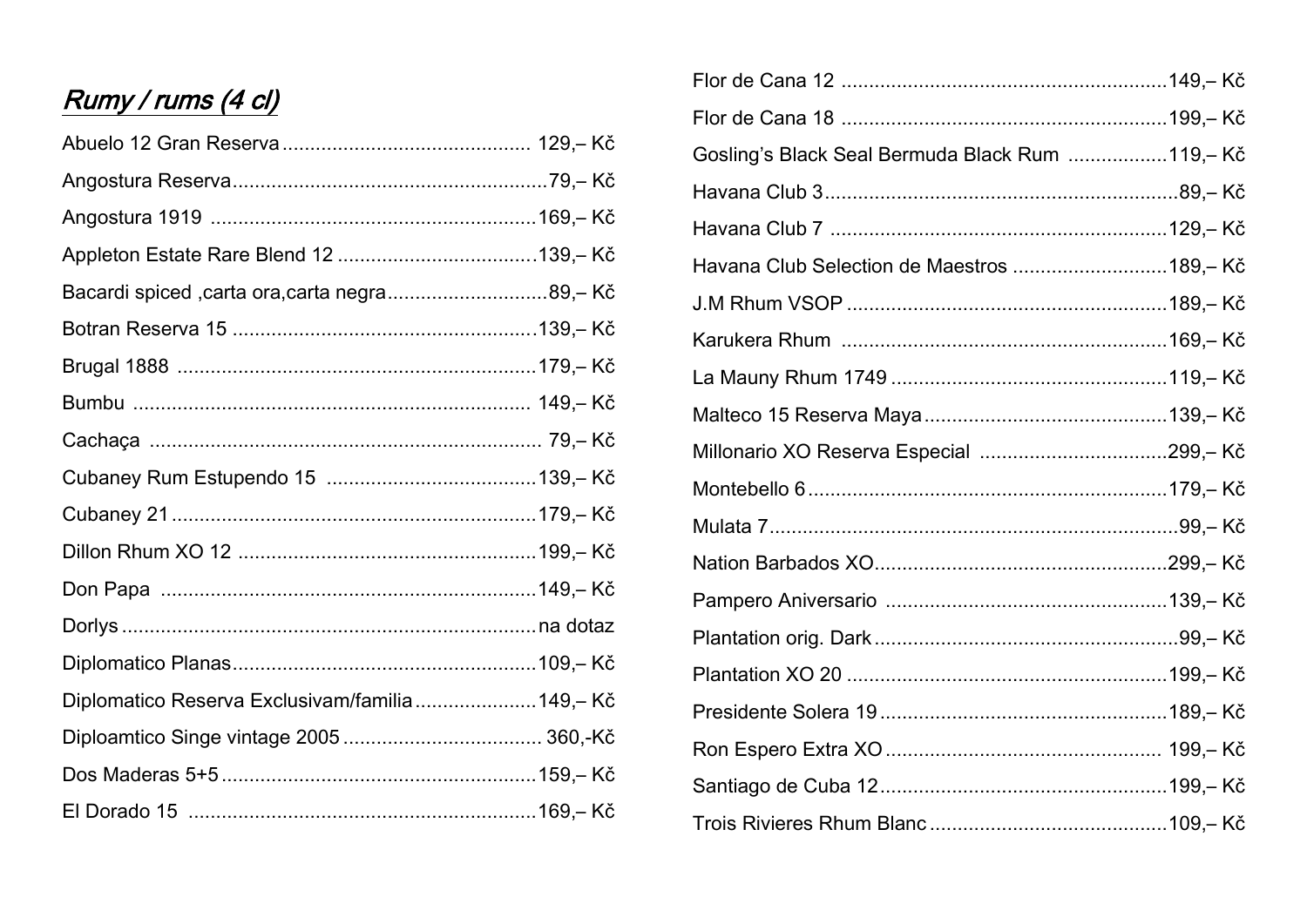|--|--|--|

# Whiskey (4 cl)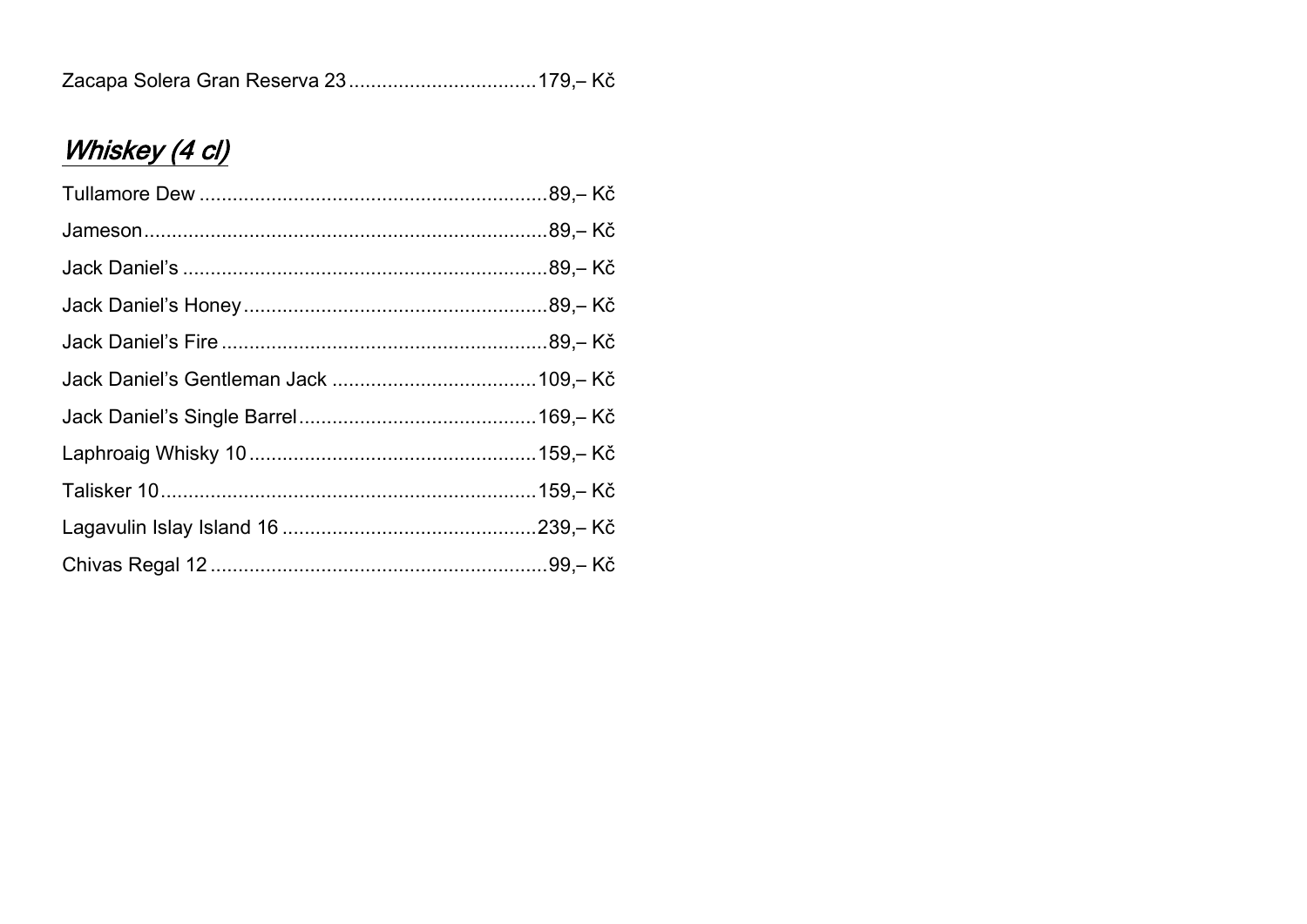# Vodka (4 cl)

#### Gin (4 cl)

## Tequila (4 cl)

### Cognac & Brandy (4 cl)

## Aperitivy / aperitifs

### Likéry / liquers (4cl)

| Karloff Tatranský čaj 52% / Tatratea 89,-Kč |  |
|---------------------------------------------|--|

### Nealkoholické nápoje / Soft drinks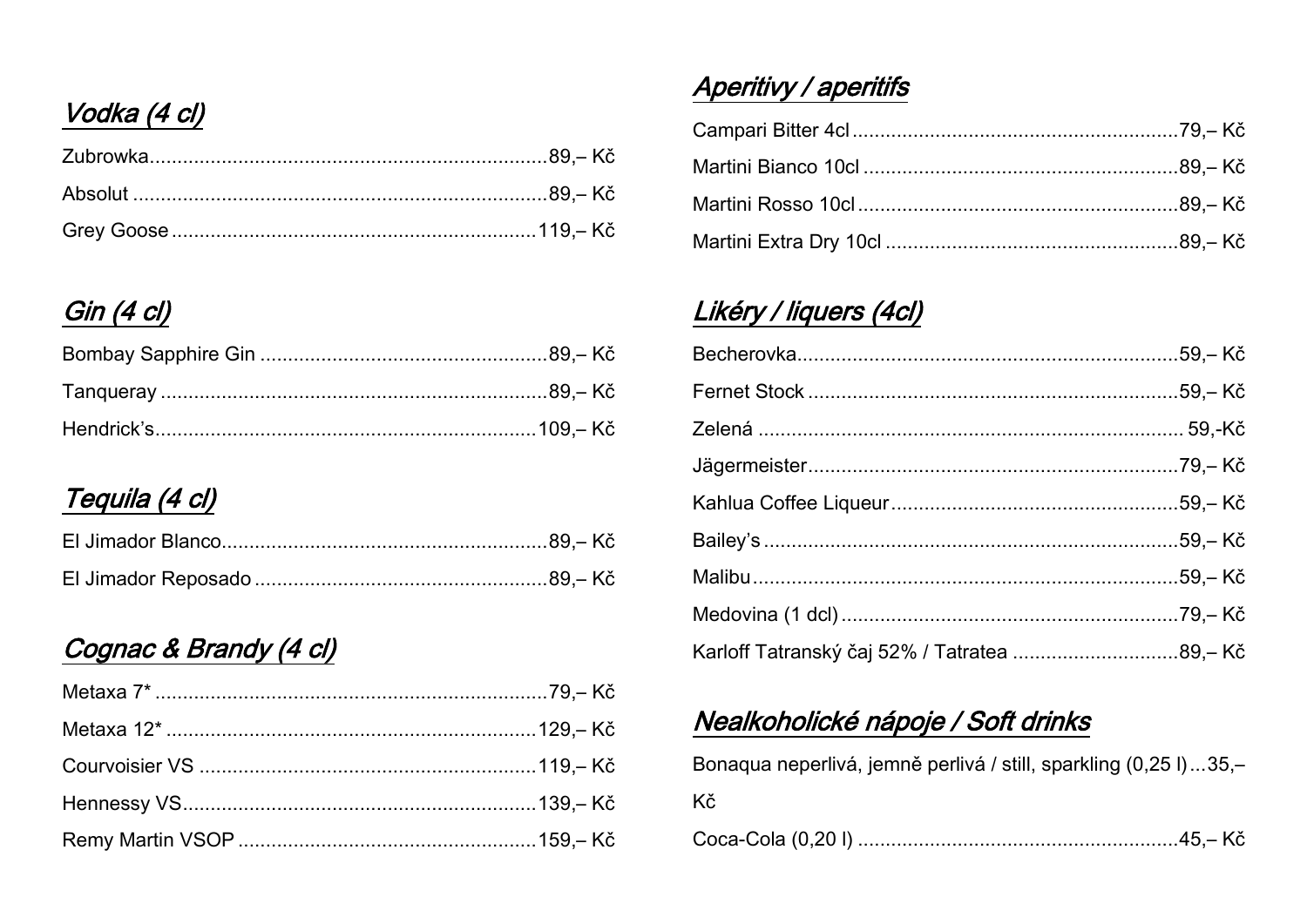| Karafa vody s citronem / Carafe of water with lemon  35 Kč |  |
|------------------------------------------------------------|--|
|                                                            |  |
|                                                            |  |

#### Coffee & Hot Drinks

### Koktejly / Cocktails- Rumové / Rum

| Havana 3, Coca-Cola, limetky (Havana 3, Coca-Cola, Limes) |  |
|-----------------------------------------------------------|--|
|                                                           |  |
| Angostura Reserva, Coca-Cola, limetky (Angostura Reserva, |  |
| Coca-Cola, Limes)                                         |  |
|                                                           |  |

| Diplomatico Planas, Coca Cola, limetky (Diplomatico Planas,  |  |
|--------------------------------------------------------------|--|
| Coca Cola, Limes)                                            |  |
|                                                              |  |
| Cachaca, limetky, třtinový cukr (Cachaca, Limes, Cane Sugar) |  |
|                                                              |  |
| Havana 3, Cointreau, limetky (Havana 3, Cointreau, Limes)    |  |
|                                                              |  |

Daiquiri .......................................................................119,– Kč

Havana 3, třtinový cukr, limetky (Havana 3, Cane Sugar,

Limes)

Mojito (mangové/jahodové) ............................. 119,-(149,-) Kč Havana 3, limetkový sirup, máta peprná, třtinový cukr, limetky, soda Havana 3, Lime Syrup, Peppermint, Cane Sugar, Limes, Soda Pi*ñ*a Colada................................................................149,– Kč

Havana 3, kokosový sirup, ananasový džus, smetana

Havana 3, Coco Syrup, Pineapple Juice, Cream

| Havana 3, kokosový sirup, Curacao Bleu, ananasový džus |  |
|--------------------------------------------------------|--|

Havana 3, Coco Syrup, Curacao Blue, Pineapple Juice

|--|--|--|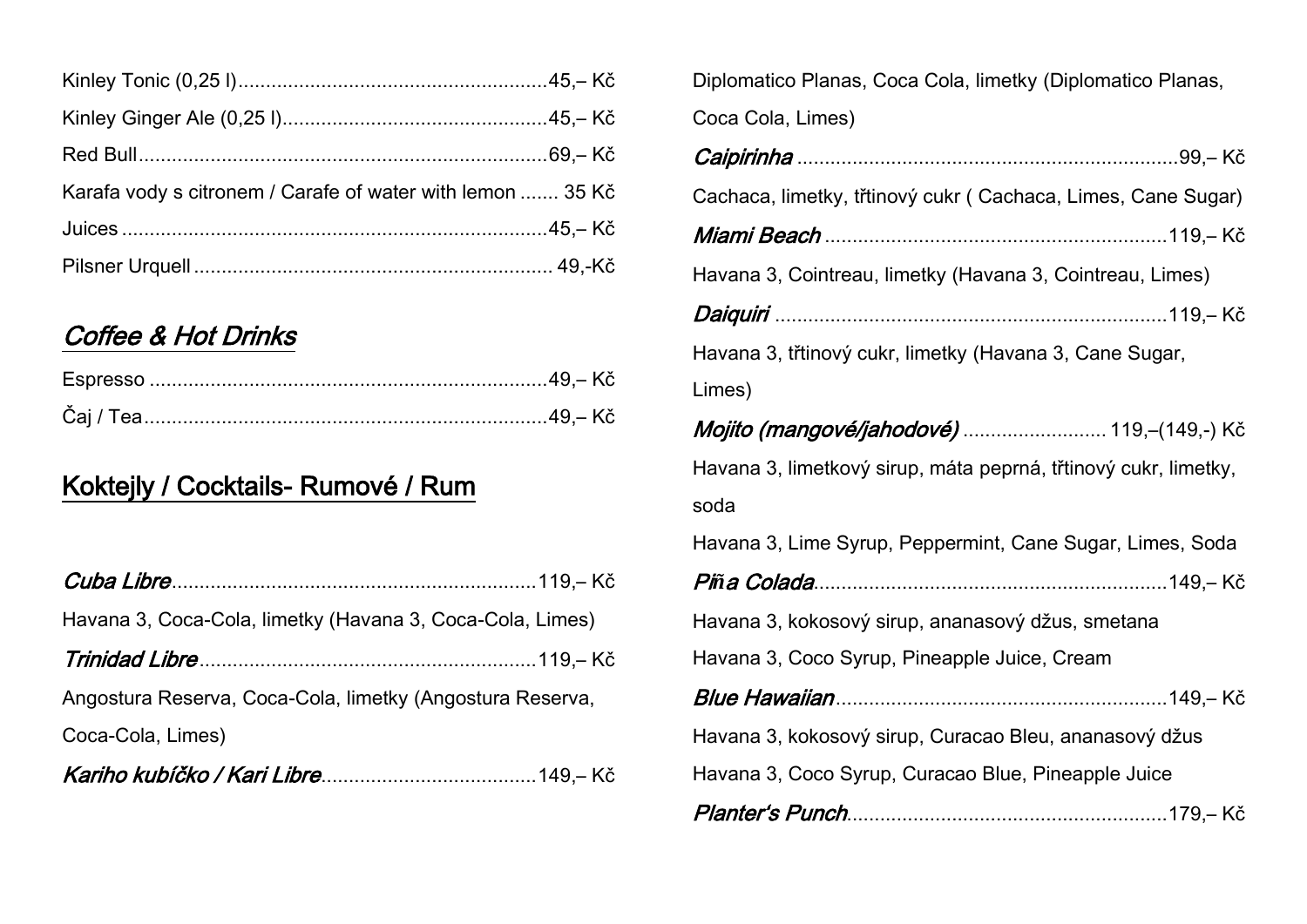|  | Appleton Estate Signature Blend, Havana 3, |  |  |
|--|--------------------------------------------|--|--|
|  |                                            |  |  |

pomerančový a ananasový džus, Grenadine

Appleton Estate Signature Blend, Havana 3,

Orange and Pineapple Juice, Grenadine

| Gosling's Black Seal, Ginger Beer, Limes                   |  |
|------------------------------------------------------------|--|
|                                                            |  |
| Appleton Estate Signature Blend, Havana 3, mandlový sirup, |  |
| limetky                                                    |  |
|                                                            |  |
| Gosling, Havana 3, Stroh, Absinth, Grenadine, orange juice |  |
|                                                            |  |
| Gosling, sugar, limet, angostura bitters, ginger beer      |  |
|                                                            |  |

Mangová tříšť, havana, soda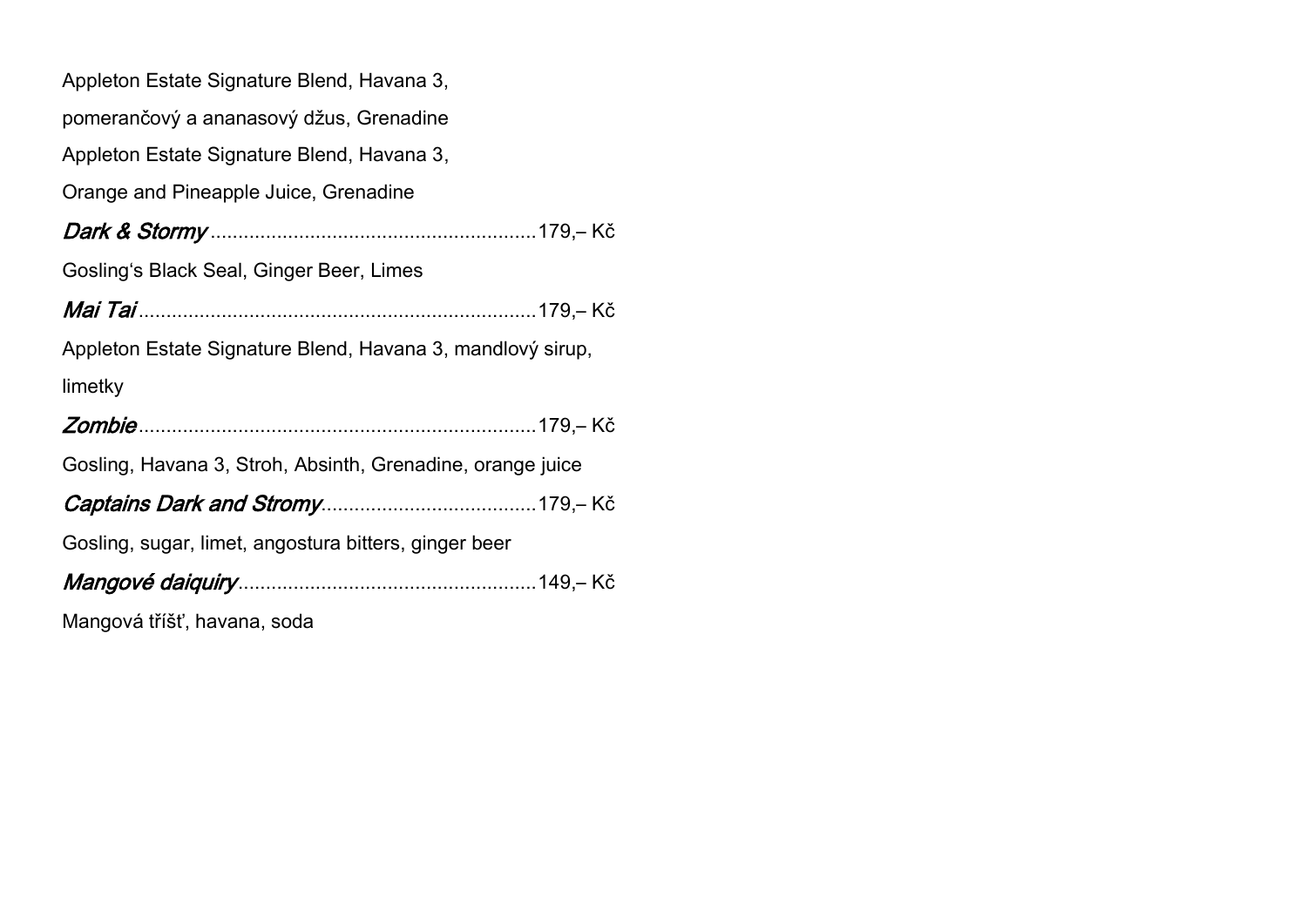## Ostatní koktejly / Others Cocktails

| Vodka, třtinový cukr, limetky (Vodka, Cane Sugar, Limes)      |
|---------------------------------------------------------------|
|                                                               |
| Gin, Tonic                                                    |
|                                                               |
| Gin, citróny, soda, třtinový cukr (Gin, Lemons, Soda, Cane    |
| Sugar)                                                        |
|                                                               |
| Prosecco, Aperol, Soda                                        |
|                                                               |
| Vodka, Cointreau, brusinkový džus, limetky (Vodka, Cointreau, |
| Cranberry Juice, Limes)                                       |
|                                                               |
| Vodka, broskvový sirup, pomerančový a brusinkový džus         |
| Vodka, Peach Syrup, Orange and Cranberry Juice                |
|                                                               |
| Vodka, Gin, Martini Extra Dry                                 |
|                                                               |

| Vodka, Ginger Beer, limetky (Vodka, Ginger Beer, Limes)   |
|-----------------------------------------------------------|
|                                                           |
| Tequila, Cointreau, limetky (Tequila, Cointreau, Limes)   |
|                                                           |
| Tequila, Grenadine, pomerančový džus (Tequila, Grenadine, |
| Orange Juice                                              |
| Red Bull křídla / Red Bull Wings 149,-Kč                  |
| Vodka, Red Bull                                           |
|                                                           |
| Havana 3, Gin, Tequila, Vodka, Cointreau, Coca Cola       |
|                                                           |
|                                                           |
| Havana, Limetkový sirup, koktejlová třešeň (Havana, Lime  |
| Syrup, Cocktail Cherry)                                   |
|                                                           |
| Kahlua, Baileys, Absinth                                  |
|                                                           |
| Metaxa 12 star, Ginger beer                               |
|                                                           |
| Jack Daniels, sugar, lemon"                               |